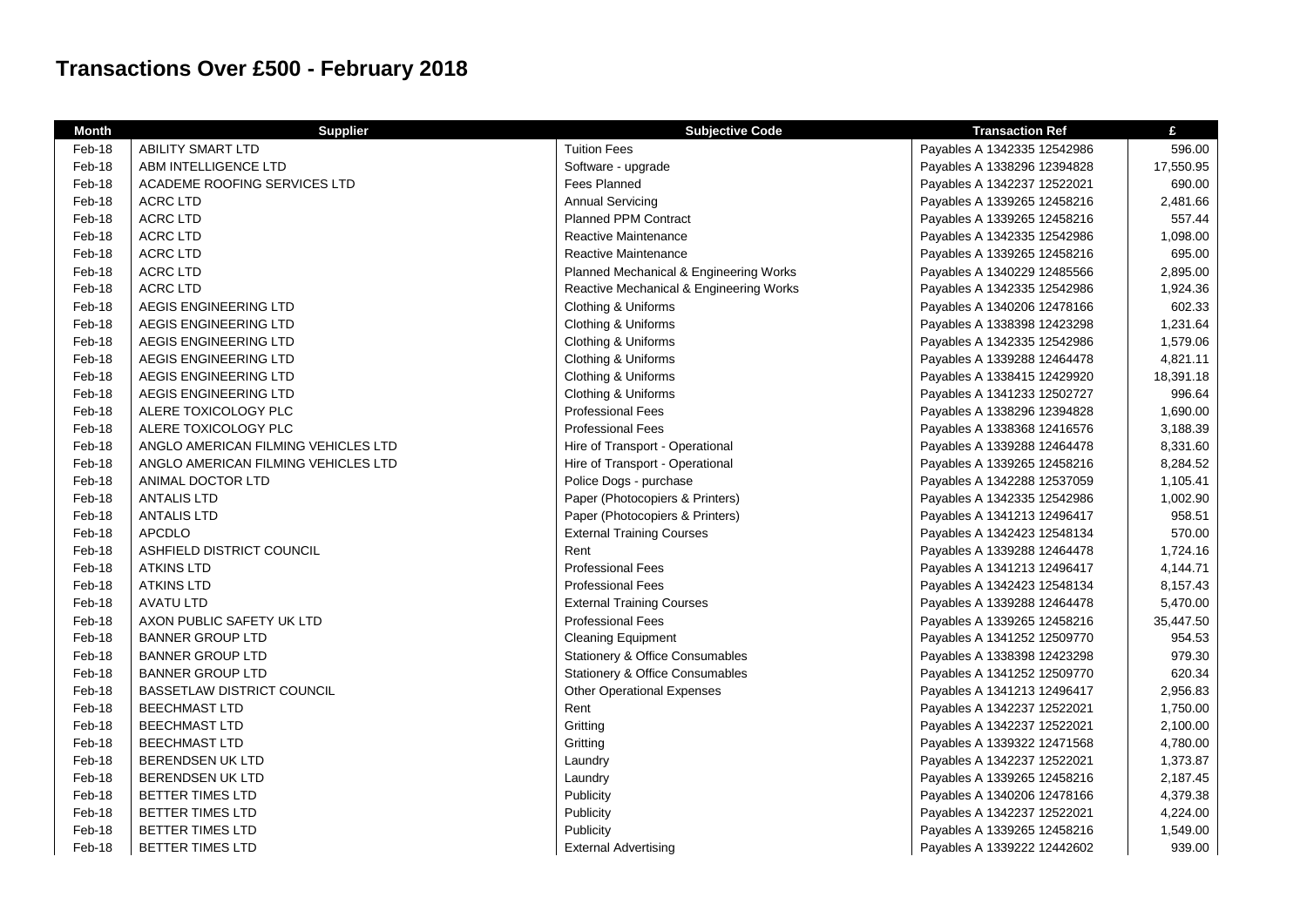| <b>Month</b> | <b>Supplier</b>                       | <b>Subjective Code</b>                          | <b>Transaction Ref</b>      | £         |
|--------------|---------------------------------------|-------------------------------------------------|-----------------------------|-----------|
| Feb-18       | <b>BIDFOOD LTD</b>                    | <b>Other Operational Expenses</b>               | Payables A 1342214 12515955 | 505.19    |
| Feb-18       | <b>BIDFOOD LTD</b>                    | <b>Other Operational Expenses</b>               | Payables A 1339265 12458216 | 1,070.57  |
| Feb-18       | <b>BNP PARIBAS REAL ESTATE</b>        | Rent                                            | Payables A 1342288 12537059 | 53,950.00 |
| Feb-18       | <b>BRIONY BALLARD</b>                 | <b>Legal Costs</b>                              | Payables A 1338320 12400790 | 1,500.00  |
| Feb-18       | <b>BRITISH GAS BUSINESS</b>           | Electricity                                     | Payables A 1342335 12542986 | 940.34    |
| Feb-18       | <b>BRITISH GAS BUSINESS</b>           | Gas                                             | Payables A 1339288 12464478 | 1,062.85  |
| Feb-18       | BRITISH TELECOMMUNICATIONS PLC        | Network Management                              | Payables A 1342288 12537059 | 19,241.56 |
| Feb-18       | <b>BRITISH TELECOMMUNICATIONS PLC</b> | Other Voice & Data                              | Payables A 1339222 12442602 | 624.70    |
| Feb-18       | BRITNELL TREE SERVICES LTD            | Grounds Maintenance                             | Payables A 1339288 12464478 | 6,450.00  |
| Feb-18       | <b>BROOK STREET (UK) LTD</b>          | Agency / Temp Staff                             | Payables A 1339203 12436247 | 9,912.57  |
| Feb-18       | <b>BROOK STREET (UK) LTD</b>          | Agency / Temp Staff                             | Payables A 1340206 12478166 | 9,079.68  |
| Feb-18       | <b>BROOK STREET (UK) LTD</b>          | Agency / Temp Staff                             | Payables A 1338320 12400790 | 8,899.14  |
| Feb-18       | <b>BROOK STREET (UK) LTD</b>          | Agency / Temp Staff                             | Payables A 1342288 12537059 | 8,101.47  |
| Feb-18       | <b>BROXTOWE BOROUGH COUNCIL</b>       | Rent                                            | Payables A 1342288 12537059 | 5,847.75  |
| Feb-18       | <b>BT GLOBAL SERVICES</b>             | Airwave Service Charges                         | Payables A 1342288 12537059 | 541.66    |
| Feb-18       | <b>BUDDI LTD</b>                      | Maintenance/Consumables Specialist Op Equipment | Payables A 1342214 12515955 | 2,475.00  |
| Feb-18       | <b>BUDDI LTD</b>                      | Maintenance/Consumables Specialist Op Equipment | Payables A 1339288 12464478 | 2,250.00  |
| Feb-18       | <b>BUYWORKS LTD</b>                   | <b>Professional Fees</b>                        | Payables A 1339265 12458216 | 4,905.00  |
| Feb-18       | <b>BUYWORKS LTD</b>                   | <b>Professional Fees</b>                        | Payables A 1339222 12442602 | 3,330.00  |
| Feb-18       | <b>CAPITA BUSINESS SERVICES LTD</b>   | <b>Hotel Accommodation</b>                      | Payables A 1338398 12423298 | 7,448.74  |
| Feb-18       | <b>CDW LTD</b>                        | Hardware - maintenance                          | Payables A 1339322 12471568 | 771.00    |
| Feb-18       | CDW LTD                               | Hardware - purchase                             | Payables A 1339203 12436247 | 64,295.58 |
| Feb-18       | CDW LTD                               | Other IT Costs                                  | Payables A 1340229 12485566 | 1,157.97  |
| Feb-18       | CDW LTD                               | Other IT Costs                                  | Payables A 1342214 12515955 | 1,287.39  |
| Feb-18       | <b>CELLEBRITE UK LTD</b>              | Software Licences                               | Payables A 1339222 12442602 | 2,850.00  |
| Feb-18       | <b>CERTAS ENERGY UK LTD</b>           | Diesel                                          | Payables A 1338398 12423298 | 14,891.47 |
| Feb-18       | <b>CERTAS ENERGY UK LTD</b>           | Diesel                                          | Payables A 1342237 12522021 | 69,363.94 |
| Feb-18       | <b>CERTAS ENERGY UK LTD</b>           | <b>Diesel</b>                                   | Payables A 1339222 12442602 | 5,440.05  |
| Feb-18       | <b>CERTAS ENERGY UK LTD</b>           | Petrol                                          | Payables A 1339222 12442602 | 9,717.03  |
| Feb-18       | <b>CINTRA LTD</b>                     | <b>Interpreters Fees</b>                        | Payables A 1342335 12542986 | 27,036.40 |
| Feb-18       | <b>CIPFA BUSINESS LTD</b>             | <b>Books &amp; Publications</b>                 | Payables A 1338398 12423298 | 1,480.00  |
| Feb-18       | <b>COLLABORATE DIGITAL LTD</b>        | <b>Professional Fees</b>                        | Payables A 1341233 12502727 | 9,000.00  |
| Feb-18       | <b>COLLEGE OF POLICING</b>            | <b>External Training Courses</b>                | Payables A 1342335 12542986 | 10,439.00 |
| Feb-18       | COMPUTACENTER (UK) LTD                | Other IT Costs                                  | Payables A 1342237 12522021 | 524.70    |
| Feb-18       | <b>COONEEN AT WORK LTD</b>            | Clothing & Uniforms                             | Payables A 1338320 12400790 | 54,231.68 |
| Feb-18       | <b>COONEEN AT WORK LTD</b>            | Clothing & Uniforms                             | Payables A 1338296 12394828 | 29,987.85 |
| Feb-18       | <b>COONEEN AT WORK LTD</b>            | Clothing & Uniforms                             | Payables A 1341213 12496417 | 700.00    |
| Feb-18       | <b>COONEEN AT WORK LTD</b>            | Clothing & Uniforms                             | Payables A 1341252 12509770 | 27,862.87 |
| Feb-18       | <b>CORFIELD SERVICE DOGS</b>          | Police Dogs - purchase                          | Payables A 1339203 12436247 | 1,200.00  |
| Feb-18       | <b>CORONA ENERGY</b>                  | Gas                                             | Payables A 1339288 12464478 | 15,894.14 |
| Feb-18       | <b>CRAYON LTD</b>                     | Software Licences                               | Payables A 1341252 12509770 | 5,700.00  |
| Feb-18       | <b>CREATIVE FLAVOURS</b>              | <b>Contract Catering</b>                        | Payables A 1339322 12471568 | 2,835.00  |
| Feb-18       | D.TEC INTERNATIONAL LTD               | <b>Professional Fees</b>                        | Payables A 1342423 12548134 | 2,700.00  |
| Feb-18       | <b>DEBRA POWELL</b>                   | <b>Legal Costs</b>                              | Payables A 1338320 12400790 | 550.00    |
| Feb-18       | DELL CORPORATION LTD                  | Other IT Costs                                  | Payables A 1338320 12400790 | 3,287.59  |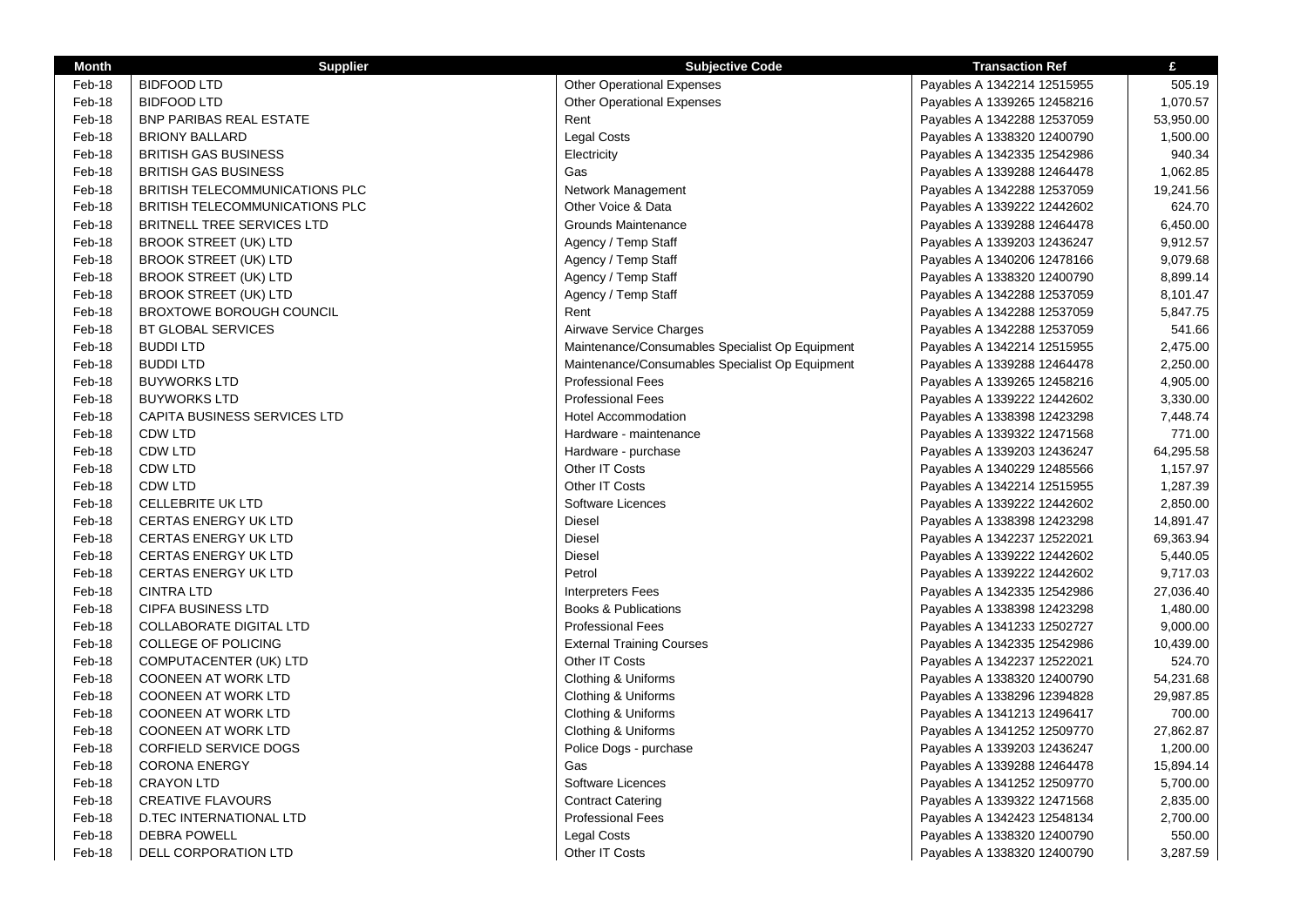| <b>Month</b> | <b>Supplier</b>                     | <b>Subjective Code</b>                    | <b>Transaction Ref</b>      | £          |
|--------------|-------------------------------------|-------------------------------------------|-----------------------------|------------|
| Feb-18       | <b>DFP SERVICES LTD</b>             | <b>Annual Servicing</b>                   | Payables A 1340229 12485566 | 2,907.00   |
| Feb-18       | <b>DVLA</b>                         | Road Fund Licences                        | Payables A 1342214 12515955 | 1,100.00   |
| Feb-18       | EAGLE SECURITY SYSTEMS LTD          | Reactive Maintenance                      | Payables A 1338398 12423298 | 697.00     |
| Feb-18       | <b>EAGLE SECURITY SYSTEMS LTD</b>   | Reactive Maintenance                      | Payables A 1342335 12542986 | 538.00     |
| Feb-18       | <b>EAGLE SECURITY SYSTEMS LTD</b>   | Reactive Maintenance                      | Payables A 1339288 12464478 | 797.00     |
| Feb-18       | <b>EAST MIDLANDS RFCA</b>           | Hire of Rooms/Premises                    | Payables A 1338296 12394828 | 600.00     |
| Feb-18       | EDF ENERGY CUSTOMERS PLC            | Electricity                               | Payables A 1342237 12522021 | 17,182.78  |
| Feb-18       | EDF ENERGY CUSTOMERS PLC            | Electricity                               | Payables A 1339288 12464478 | 29,484.64  |
| Feb-18       | EDF ENERGY CUSTOMERS PLC            | Electricity                               | Payables A 1338415 12429920 | 25,779.69  |
| Feb-18       | ENTERPRISE RENT-A-CAR (UK) LTD      | Hire of Transport - Operational           | Payables A 1342288 12537059 | 1,370.88   |
| Feb-18       | ENVIROENERGY (NOTTINGHAM) LTD       | <b>Other Energy Costs</b>                 | Payables A 1338415 12429920 | 5,978.92   |
| Feb-18       | <b>ENVIRONTEC LTD</b>               | <b>Planned Maintenance</b>                | Payables A 1339222 12442602 | 13,152.00  |
| Feb-18       | <b>EPAY LTD</b>                     | <b>Electronic Forensics</b>               | Payables A 1341213 12496417 | 599.76     |
| Feb-18       | EUROFINS FORENSIC SERVICES LTD      | Forensic Analysis                         | Payables A 1338415 12429920 | 1,690.10   |
| Feb-18       | EUROPEAN ELECTRONIQUE LTD           | Other IT Costs                            | Payables A 1342288 12537059 | 171,577.77 |
| Feb-18       | EUROPEAN ELECTRONIQUE LTD           | Other IT Costs                            | Payables A 1341213 12496417 | 49,763.22  |
| Feb-18       | EUROTECH ENVIRONMENTAL LTD          | Building Maintenance - Day to Day         | Payables A 1339265 12458216 | 1,925.00   |
| Feb-18       | EVERYTHING EVERYWHERE LTD           | Mobile Phone Call Charges & Contract Cost | Payables A 1338398 12423298 | 11,580.91  |
| Feb-18       | E-VOICE SPEECH RECOGNITION LTD      | <b>Tuition Fees</b>                       | Payables A 1341233 12502727 | 725.00     |
| Feb-18       | <b>EXPERIAN LTD</b>                 | Subscriptions                             | Payables A 1338398 12423298 | 6,764.26   |
| Feb-18       | <b>EXPERIAN LTD</b>                 | Searches                                  | Payables A 1341233 12502727 | 4,564.88   |
| Feb-18       | <b>FAIRACRE SERVICES</b>            | Building Maintenance - Day to Day         | Payables A 1338320 12400790 | 674.17     |
| Feb-18       | <b>FAIRACRE SERVICES</b>            | Planned PPM Contract                      | Payables A 1341233 12502727 | 1,350.00   |
| Feb-18       | <b>FOREST FUELS LTD</b>             | <b>Other Energy Costs</b>                 | Payables A 1338398 12423298 | 2,588.70   |
| Feb-18       | <b>FOREST FUELS LTD</b>             | <b>Other Energy Costs</b>                 | Payables A 1342214 12515955 | 2,055.63   |
| Feb-18       | <b>FOREST FUELS LTD</b>             | <b>Other Operational Expenses</b>         | Payables A 1338320 12400790 | 600.00     |
| Feb-18       | <b>FORMATION MEDIA LTD</b>          | Software Licences                         | Payables A 1342423 12548134 | 923.75     |
| Feb-18       | FWP PLUMBERS NOTTINGHAM LTD         | Building Maintenance - Day to Day         | Payables A 1339288 12464478 | 1,146.17   |
| Feb-18       | FWP PLUMBERS NOTTINGHAM LTD         | Building Maintenance - Day to Day         | Payables A 1339265 12458216 | 903.61     |
| Feb-18       | FWP PLUMBERS NOTTINGHAM LTD         | Building Maintenance - Day to Day         | Payables A 1342423 12548134 | 735.16     |
| Feb-18       | FWP PLUMBERS NOTTINGHAM LTD         | Reactive Maintenance                      | Payables A 1340206 12478166 | 773.33     |
| Feb-18       | <b>G2 RECRUITMENT SOLUTIONS LTD</b> | Agency / Temp Staff                       | Payables A 1340206 12478166 | 1,900.00   |
| Feb-18       | <b>G2 RECRUITMENT SOLUTIONS LTD</b> | Agency / Temp Staff                       | Payables A 1338398 12423298 | 2,375.00   |
| Feb-18       | <b>G2 RECRUITMENT SOLUTIONS LTD</b> | Agency / Temp Staff                       | Payables A 1340229 12485566 | 4,750.00   |
| Feb-18       | <b>G2 RECRUITMENT SOLUTIONS LTD</b> | Agency / Temp Staff                       | Payables A 1342237 12522021 | 2,375.00   |
| Feb-18       | G4S HEALTH SERVICES (UK) LTD        | Police Surgeons / Clinicians              | Payables A 1338415 12429920 | 99,502.50  |
| Feb-18       | <b>GEDLING BOROUGH COUNCIL</b>      | Rent                                      | Payables A 1339203 12436247 | 5,000.00   |
| Feb-18       | GEDLING BOROUGH COUNCIL             | Rent                                      | Payables A 1338320 12400790 | 4,000.00   |
| Feb-18       | GRG PUBLIC RESOURCES LTD            | Damage to Property / Boarding Up          | Payables A 1338320 12400790 | 740.00     |
| Feb-18       | <b>GRG PUBLIC RESOURCES LTD</b>     | Damage to Property / Boarding Up          | Payables A 1341252 12509770 | 830.00     |
| Feb-18       | <b>HAMPSONS RECOVERY</b>            | Vehicle Recovery Costs                    | Payables A 1338415 12429920 | 2,433.60   |
| Feb-18       | HANSON ANIMAL DOCTOR LTD            | Police Dogs - purchase                    | Payables A 1338320 12400790 | 1,525.33   |
| Feb-18       | HANSON ANIMAL DOCTOR LTD            | Police Dogs - purchase                    | Payables A 1338398 12423298 | 592.95     |
| Feb-18       | <b>HANSON ANIMAL DOCTOR LTD</b>     | Police Dogs - purchase                    | Payables A 1339265 12458216 | 3,260.68   |
| Feb-18       | HANSON ANIMAL DOCTOR LTD            | Police Dogs - purchase                    | Payables A 1342423 12548134 | 983.96     |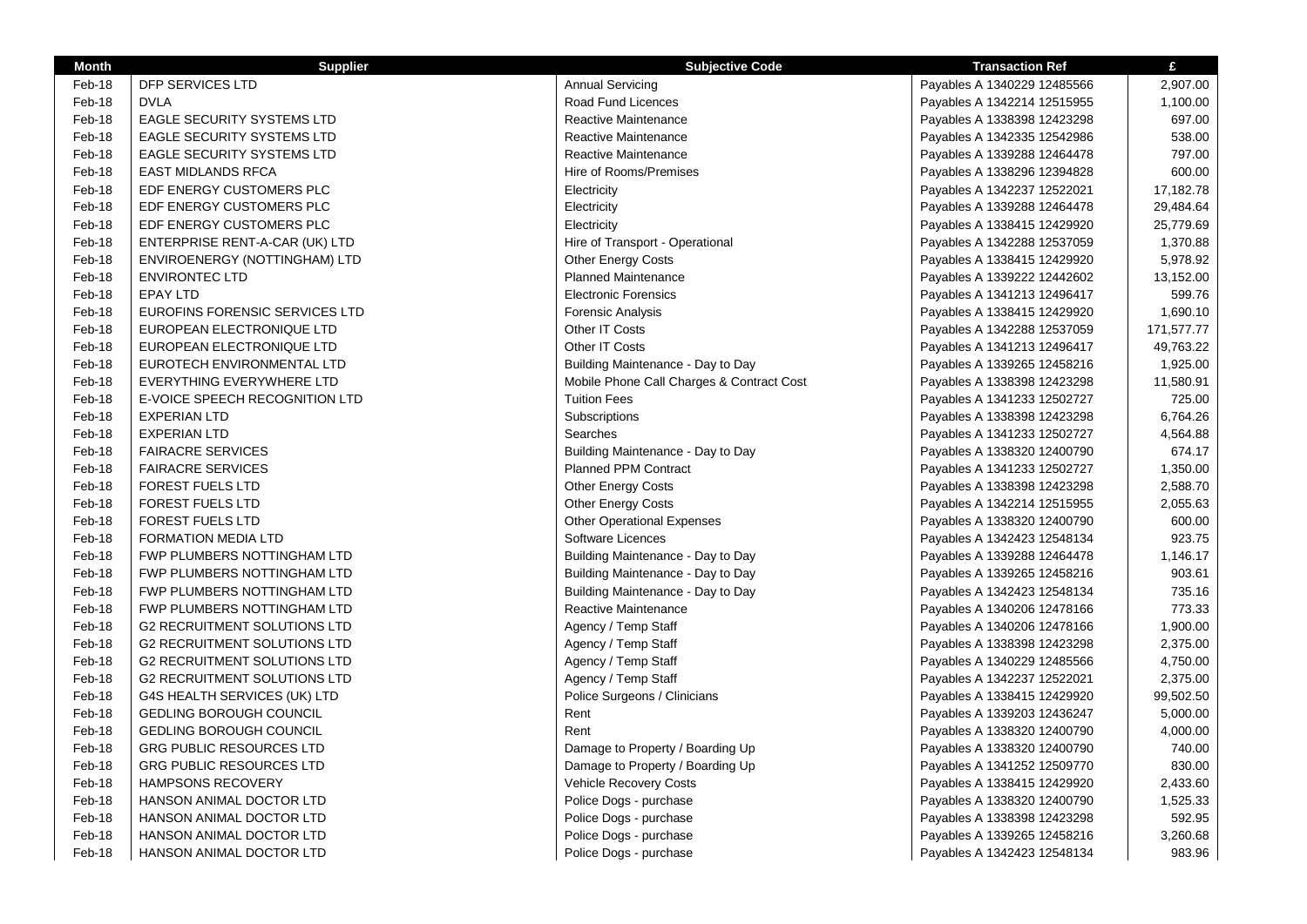| Month  | <b>Supplier</b>                            | <b>Subjective Code</b>                    | <b>Transaction Ref</b>      | £         |
|--------|--------------------------------------------|-------------------------------------------|-----------------------------|-----------|
| Feb-18 | HAYS SPECIALIST RECRUITMENT LTD            | <b>Professional Fees</b>                  | Payables A 1342214 12515955 | 11,450.00 |
| Feb-18 | <b>HMCTS</b>                               | <b>Other Operational Expenses</b>         | Payables A 1339322 12471568 | 1,550.00  |
| Feb-18 | <b>HMCTS</b>                               | <b>Other Partnerships</b>                 | Payables A 1338320 12400790 | 13,346.21 |
| Feb-18 | <b>HMCTS</b>                               | <b>Other Partnerships</b>                 | Payables A 1342237 12522021 | 4,248.87  |
| Feb-18 | <b>HMCTS</b>                               | <b>Other Prosecution Costs</b>            | Payables A 1339322 12471568 | 1,650.00  |
| Feb-18 | <b>HOT PACK INTERNATIONAL LTD</b>          | <b>Other Operational Expenses</b>         | Payables A 1340229 12485566 | 660.00    |
| Feb-18 | <b>ICE WATCH LTD</b>                       | Gritting                                  | Payables A 1342214 12515955 | 7,072.00  |
| Feb-18 | <b>IMSERV EUROPE LTD</b>                   | Electricity                               | Payables A 1342288 12537059 | 878.80    |
| Feb-18 | INDUSTRIAL AND ORGANISATIONAL HEALTH       | <b>Other Medical Costs</b>                | Payables A 1338415 12429920 | 712.48    |
| Feb-18 | <b>IRON MOUNTAIN (UK) LTD</b>              | <b>Interpreters Fees</b>                  | Payables A 1339288 12464478 | 3,060.57  |
| Feb-18 | <b>IRON MOUNTAIN (UK) LTD</b>              | <b>Professional Fees</b>                  | Payables A 1339322 12471568 | 3,185.41  |
| Feb-18 | <b>JACK THERAPY LTD</b>                    | <b>Witness Expenses</b>                   | Payables A 1338398 12423298 | 513.71    |
| Feb-18 | <b>JACKSON LIFT SERVICES LTD</b>           | Reactive Maintenance                      | Payables A 1339265 12458216 | 616.00    |
| Feb-18 | <b>JACKSON LIFT SERVICES LTD</b>           | Reactive Maintenance                      | Payables A 1339222 12442602 | 1,078.00  |
| Feb-18 | JACKSONS RECOVERY LTD                      | <b>Vehicle Recovery Costs</b>             | Payables A 1338415 12429920 | 6,032.00  |
| Feb-18 | JACKSONS RECOVERY LTD                      | Vehicle Recovery Costs                    | Payables A 1341233 12502727 | 2,551.00  |
| Feb-18 | <b>JJ ARMSTRONG</b>                        | Agency / Temp Staff                       | Payables A 1342335 12542986 | 1,507.60  |
| Feb-18 | JOHN E WRIGHT & COMPANY LTD                | Other IT Costs                            | Payables A 1341233 12502727 | 2,011.50  |
| Feb-18 | KIER BUSINESS SERVICES LTD                 | <b>Professional Fees</b>                  | Payables A 1340206 12478166 | 8,927.00  |
| Feb-18 | KINGS SECURITY SYSTEMS LTD                 | <b>Planned Maintenance</b>                | Payables A 1341213 12496417 | 1,516.50  |
| Feb-18 | KINGS SECURITY SYSTEMS LTD                 | Reactive Maintenance                      | Payables A 1342237 12522021 | 4,228.00  |
| Feb-18 | <b>KNIGHTSTOR LTD</b>                      | Furniture                                 | Payables A 1339322 12471568 | 2,280.00  |
| Feb-18 | KONICA MINOLTA BUSINESS SOLUTIONS (UK) LTD | Photocopier Machines - (Click) Charges    | Payables A 1342335 12542986 | 652.24    |
| Feb-18 | KONICA MINOLTA BUSINESS SOLUTIONS (UK) LTD | <b>Photocopier Machines Running Costs</b> | Payables A 1339322 12471568 | 1,473.99  |
| Feb-18 | LAMBERT SMITH HAMPTON LTD                  | <b>Consultants Fees</b>                   | Payables A 1342288 12537059 | 6,956.38  |
| Feb-18 | LAURENCE CLARKE LTD                        | <b>Witness Expenses</b>                   | Payables A 1339203 12436247 | 508.51    |
| Feb-18 | LES WALLEN MANUFACTURING LTD               | Radio / Airwave - Equipment               | Payables A 1339288 12464478 | 798.00    |
| Feb-18 | LIGHTFOOT SOLUTIONS UK LTD                 | <b>Consultants Fees</b>                   | Payables A 1339288 12464478 | 10,200.00 |
| Feb-18 | <b>MACOI LTD</b>                           | Furniture                                 | Payables A 1342237 12522021 | 1,228.60  |
| Feb-18 | <b>MACOI LTD</b>                           | Furniture                                 | Payables A 1339222 12442602 | 2,920.61  |
| Feb-18 | <b>MACOI LTD</b>                           | Planned Maintenance                       | Payables A 1342237 12522021 | 8,766.43  |
| Feb-18 | MEHLER VARIO SYSTEM GMBH                   | Clothing & Uniforms                       | Payables A 1342214 12515955 | 792.00    |
| Feb-18 | MICHAEL PAGE INTERNATIONAL RECRUITMENT     | Agency / Temp Staff                       | Payables A 1339288 12464478 | 9.596.23  |
| Feb-18 | MICHAEL PAGE INTERNATIONAL RECRUITMENT     | <b>Professional Fees</b>                  | Payables A 1338398 12423298 | 19,024.32 |
| Feb-18 | MICHAEL PAGE INTERNATIONAL RECRUITMENT     | <b>Professional Fees</b>                  | Payables A 1341233 12502727 | 8,046.90  |
| Feb-18 | MICHAEL PAGE INTERNATIONAL RECRUITMENT     | <b>Professional Fees</b>                  | Payables A 1341252 12509770 | 3,963.40  |
| Feb-18 | MINES RESCUE SERVICE LTD                   | <b>External Training Courses</b>          | Payables A 1341213 12496417 | 1,164.00  |
| Feb-18 | <b>MIVEN LTD</b>                           | Service Charge                            | Payables A 1338415 12429920 | 91,174.71 |
| Feb-18 | <b>MLL TELECOM</b>                         | Network Management                        | Payables A 1341233 12502727 | 29,427.50 |
| Feb-18 | MOTOR ACCIDENT PROTECTION SERVICES LTD     | Legal Costs                               | Payables A 1338398 12423298 | 863.72    |
| Feb-18 | MOUNTAIN HEALTHCARE LTD                    | Specialist Operational Equipment          | Payables A 1341213 12496417 | 5,000.00  |
| Feb-18 | NATIONAL MONITORING                        | Covert Alarms Installation & Monitoring   | Payables A 1340229 12485566 | 3,738.96  |
| Feb-18 | <b>NIELSEN CHEMICALS</b>                   | <b>Contract Cleaning</b>                  | Payables A 1339222 12442602 | 596.10    |
| Feb-18 | NIGHTSEARCHER LTD                          | Fixtures & Fittings                       | Payables A 1339322 12471568 | 1,026.25  |
| Feb-18 | NLA MEDIA ACCESS LTD                       | <b>Professional Fees</b>                  | Payables A 1339322 12471568 | 1,560.00  |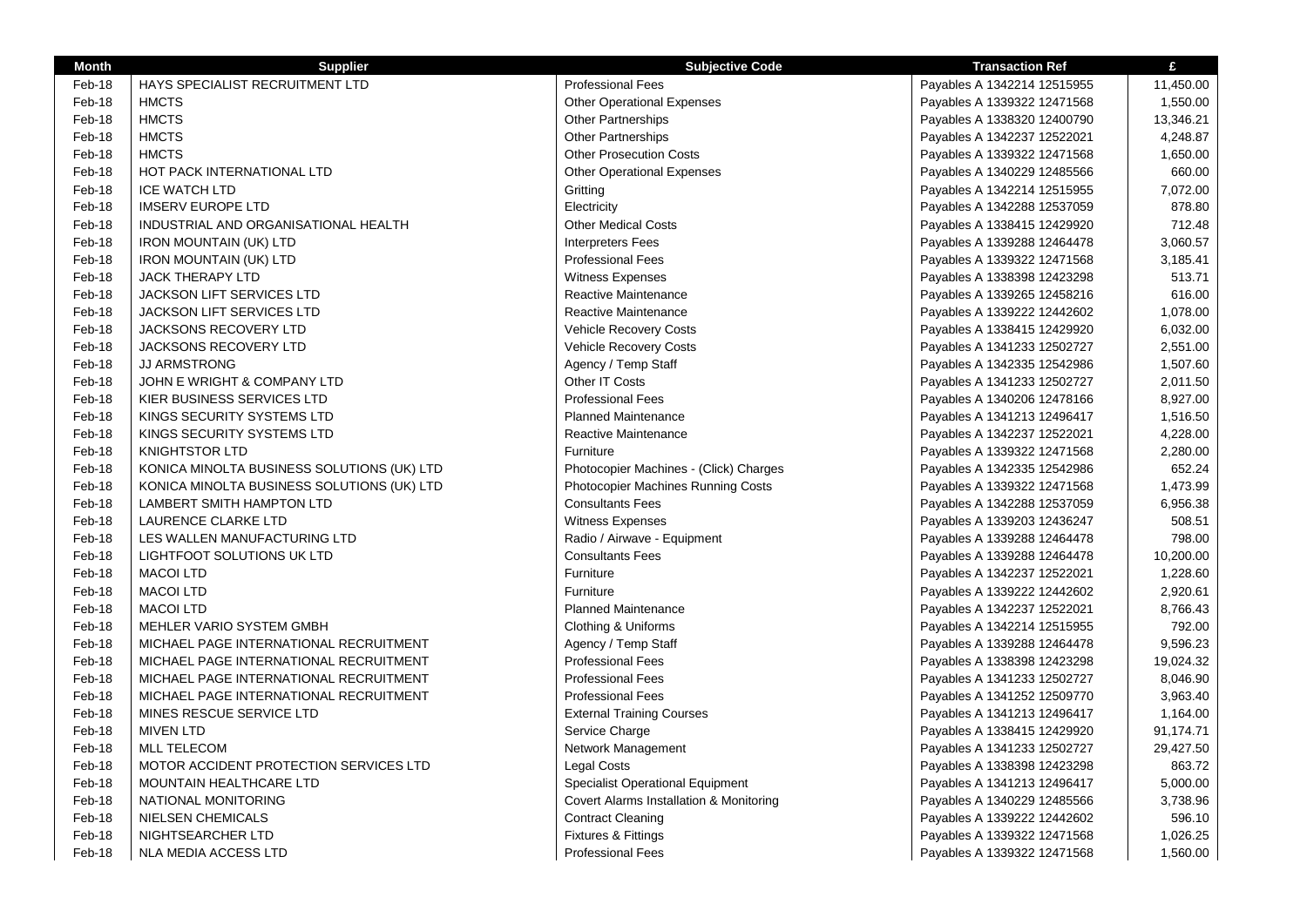| Rent<br>NOTTINGHAM CITY COUNCIL<br>Payables A 1338398 12423298<br>32,500.00<br>Feb-18<br>Feb-18<br>NOTTINGHAM CITY COUNCIL<br>Young Offenders Teams<br>Payables A 1342335 12542986<br>53,100.00<br>Feb-18<br>NOTTINGHAMSHIRE AND CITY OF NOTTINGHAM FIRE AUTHORITY<br>759.37<br>Electricity<br>Payables A 1339265 12458216<br>Feb-18<br>NOTTINGHAMSHIRE AND CITY OF NOTTINGHAM FIRE AUTHORITY<br><b>Planned PPM Contract</b><br>1,486.73<br>Payables A 1341213 12496417<br>Feb-18<br>NOTTINGHAMSHIRE AND CITY OF NOTTINGHAM FIRE AUTHORITY<br><b>Professional Fees</b><br>500.00<br>Payables A 1341213 12496417<br>Feb-18<br><b>Other PA Grants</b><br>323,191.00<br>NOTTINGHAMSHIRE COUNTY COUNCIL<br>Payables A 1340206 12478166<br>Feb-18<br>NOTTINGHAMSHIRE COUNTY COUNCIL<br><b>Other PA Grants</b><br>200,391.34<br>Payables A 1338398 12423298<br>Feb-18<br><b>Detained Persons - Consumables</b><br>NOTTINGHAMSHIRE COUNTY SUPPLIES<br>Payables A 1340229 12485566<br>1,085.00<br>Feb-18<br>NOTTINGHAMSHIRE SEXUAL VIOLENCE SUPPORT SERVICES<br><b>Grants to Voluntary Bodies</b><br>78,108.00<br>Payables A 1338415 12429920<br>Feb-18<br><b>Other PA Grants</b><br>NOTTINGHAMSHIRE SEXUAL VIOLENCE SUPPORT SERVICES<br>Payables A 1342335 12542986<br>40,000.00<br>Feb-18<br>NOTTINGHAMSHIRE SEXUAL VIOLENCE SUPPORT SERVICES<br><b>Other Partnerships</b><br>107,000.00<br>Payables A 1342335 12542986<br>Feb-18<br>Furniture<br>1,220.34<br><b>ONLINE ERGONOMICS LTD</b><br>Payables A 1342288 12537059<br>Feb-18<br>OPUS CLAIM SOLUTIONS LTD<br><b>Legal Costs</b><br>762.30<br>Payables A 1340229 12485566<br>Software Licences<br>Feb-18<br>7,897.00<br>ORACLE CORPORATION UK LTD<br>Payables A 1342335 12542986<br><b>Contract Cleaning</b><br>Feb-18<br>ORBIS PROTECT LTD<br>701.63<br>Payables A 1339222 12442602<br>883.25<br>Feb-18<br>ORBIS PROTECT LTD<br>Vehicle Cleaning<br>Payables A 1342335 12542986<br>Feb-18<br>ORBIS PROTECT LTD<br>Vehicle Cleaning<br>1,920.00<br>Payables A 1338368 12416576<br><b>Doctors Statements</b><br>Feb-18<br>P VESEY LTD<br>990.00<br>Payables A 1339203 12436247<br>Mobile Information System<br>Feb-18<br>PANGBOURNE MUSICAL DISTRIBUTORS LTD<br>2,044.00<br>Payables A 1339203 12436247<br>Feb-18<br>PARK HALL VETERINARY CLINIC LTD<br>Police Dogs - Feed/kennelling/vets<br>599.80<br>Payables A 1339203 12436247<br>Legal Costs<br>Feb-18<br>PATTINSON & BREWER SOLICITORS<br>500.00<br>Payables A 1342237 12522021<br><b>Electronic Forensics</b><br>Feb-18<br>PAYPOINT PLC<br>650.00<br>Payables A 1339203 12436247<br>Feb-18<br>PERFECT CIRCLE JV LTD<br><b>Professional Fees</b><br>3,800.00<br>Payables A 1338320 12400790<br>Feb-18<br>PITNEY BOWES<br>Postage Costs<br>2,011.00<br>Payables A 1339203 12436247<br>Feb-18<br>PITNEY BOWES<br>Postage Costs<br>Payables A 1342288 12537059<br>2,011.00<br>Feb-18<br>POLICE AND CRIME COMMISSIONER FOR DERBYSHIRE<br><b>Collaboration service</b><br>1,163,839.95<br>Payables A 1342335 12542986<br>Feb-18<br>POLICE AND CRIME COMMISSIONER FOR DERBYSHIRE<br>Forensic Analysis<br>945,120.00<br>Payables A 1342214 12515955 |
|---------------------------------------------------------------------------------------------------------------------------------------------------------------------------------------------------------------------------------------------------------------------------------------------------------------------------------------------------------------------------------------------------------------------------------------------------------------------------------------------------------------------------------------------------------------------------------------------------------------------------------------------------------------------------------------------------------------------------------------------------------------------------------------------------------------------------------------------------------------------------------------------------------------------------------------------------------------------------------------------------------------------------------------------------------------------------------------------------------------------------------------------------------------------------------------------------------------------------------------------------------------------------------------------------------------------------------------------------------------------------------------------------------------------------------------------------------------------------------------------------------------------------------------------------------------------------------------------------------------------------------------------------------------------------------------------------------------------------------------------------------------------------------------------------------------------------------------------------------------------------------------------------------------------------------------------------------------------------------------------------------------------------------------------------------------------------------------------------------------------------------------------------------------------------------------------------------------------------------------------------------------------------------------------------------------------------------------------------------------------------------------------------------------------------------------------------------------------------------------------------------------------------------------------------------------------------------------------------------------------------------------------------------------------------------------------------------------------------------------------------------------------------------------------------------------------------------------------------------------------------------------------------------------------------------------------------------------------------------------------------------------------------------------------------------------------------------------------------------------------------------------------------|
|                                                                                                                                                                                                                                                                                                                                                                                                                                                                                                                                                                                                                                                                                                                                                                                                                                                                                                                                                                                                                                                                                                                                                                                                                                                                                                                                                                                                                                                                                                                                                                                                                                                                                                                                                                                                                                                                                                                                                                                                                                                                                                                                                                                                                                                                                                                                                                                                                                                                                                                                                                                                                                                                                                                                                                                                                                                                                                                                                                                                                                                                                                                                                   |
|                                                                                                                                                                                                                                                                                                                                                                                                                                                                                                                                                                                                                                                                                                                                                                                                                                                                                                                                                                                                                                                                                                                                                                                                                                                                                                                                                                                                                                                                                                                                                                                                                                                                                                                                                                                                                                                                                                                                                                                                                                                                                                                                                                                                                                                                                                                                                                                                                                                                                                                                                                                                                                                                                                                                                                                                                                                                                                                                                                                                                                                                                                                                                   |
|                                                                                                                                                                                                                                                                                                                                                                                                                                                                                                                                                                                                                                                                                                                                                                                                                                                                                                                                                                                                                                                                                                                                                                                                                                                                                                                                                                                                                                                                                                                                                                                                                                                                                                                                                                                                                                                                                                                                                                                                                                                                                                                                                                                                                                                                                                                                                                                                                                                                                                                                                                                                                                                                                                                                                                                                                                                                                                                                                                                                                                                                                                                                                   |
|                                                                                                                                                                                                                                                                                                                                                                                                                                                                                                                                                                                                                                                                                                                                                                                                                                                                                                                                                                                                                                                                                                                                                                                                                                                                                                                                                                                                                                                                                                                                                                                                                                                                                                                                                                                                                                                                                                                                                                                                                                                                                                                                                                                                                                                                                                                                                                                                                                                                                                                                                                                                                                                                                                                                                                                                                                                                                                                                                                                                                                                                                                                                                   |
|                                                                                                                                                                                                                                                                                                                                                                                                                                                                                                                                                                                                                                                                                                                                                                                                                                                                                                                                                                                                                                                                                                                                                                                                                                                                                                                                                                                                                                                                                                                                                                                                                                                                                                                                                                                                                                                                                                                                                                                                                                                                                                                                                                                                                                                                                                                                                                                                                                                                                                                                                                                                                                                                                                                                                                                                                                                                                                                                                                                                                                                                                                                                                   |
|                                                                                                                                                                                                                                                                                                                                                                                                                                                                                                                                                                                                                                                                                                                                                                                                                                                                                                                                                                                                                                                                                                                                                                                                                                                                                                                                                                                                                                                                                                                                                                                                                                                                                                                                                                                                                                                                                                                                                                                                                                                                                                                                                                                                                                                                                                                                                                                                                                                                                                                                                                                                                                                                                                                                                                                                                                                                                                                                                                                                                                                                                                                                                   |
|                                                                                                                                                                                                                                                                                                                                                                                                                                                                                                                                                                                                                                                                                                                                                                                                                                                                                                                                                                                                                                                                                                                                                                                                                                                                                                                                                                                                                                                                                                                                                                                                                                                                                                                                                                                                                                                                                                                                                                                                                                                                                                                                                                                                                                                                                                                                                                                                                                                                                                                                                                                                                                                                                                                                                                                                                                                                                                                                                                                                                                                                                                                                                   |
|                                                                                                                                                                                                                                                                                                                                                                                                                                                                                                                                                                                                                                                                                                                                                                                                                                                                                                                                                                                                                                                                                                                                                                                                                                                                                                                                                                                                                                                                                                                                                                                                                                                                                                                                                                                                                                                                                                                                                                                                                                                                                                                                                                                                                                                                                                                                                                                                                                                                                                                                                                                                                                                                                                                                                                                                                                                                                                                                                                                                                                                                                                                                                   |
|                                                                                                                                                                                                                                                                                                                                                                                                                                                                                                                                                                                                                                                                                                                                                                                                                                                                                                                                                                                                                                                                                                                                                                                                                                                                                                                                                                                                                                                                                                                                                                                                                                                                                                                                                                                                                                                                                                                                                                                                                                                                                                                                                                                                                                                                                                                                                                                                                                                                                                                                                                                                                                                                                                                                                                                                                                                                                                                                                                                                                                                                                                                                                   |
|                                                                                                                                                                                                                                                                                                                                                                                                                                                                                                                                                                                                                                                                                                                                                                                                                                                                                                                                                                                                                                                                                                                                                                                                                                                                                                                                                                                                                                                                                                                                                                                                                                                                                                                                                                                                                                                                                                                                                                                                                                                                                                                                                                                                                                                                                                                                                                                                                                                                                                                                                                                                                                                                                                                                                                                                                                                                                                                                                                                                                                                                                                                                                   |
|                                                                                                                                                                                                                                                                                                                                                                                                                                                                                                                                                                                                                                                                                                                                                                                                                                                                                                                                                                                                                                                                                                                                                                                                                                                                                                                                                                                                                                                                                                                                                                                                                                                                                                                                                                                                                                                                                                                                                                                                                                                                                                                                                                                                                                                                                                                                                                                                                                                                                                                                                                                                                                                                                                                                                                                                                                                                                                                                                                                                                                                                                                                                                   |
|                                                                                                                                                                                                                                                                                                                                                                                                                                                                                                                                                                                                                                                                                                                                                                                                                                                                                                                                                                                                                                                                                                                                                                                                                                                                                                                                                                                                                                                                                                                                                                                                                                                                                                                                                                                                                                                                                                                                                                                                                                                                                                                                                                                                                                                                                                                                                                                                                                                                                                                                                                                                                                                                                                                                                                                                                                                                                                                                                                                                                                                                                                                                                   |
|                                                                                                                                                                                                                                                                                                                                                                                                                                                                                                                                                                                                                                                                                                                                                                                                                                                                                                                                                                                                                                                                                                                                                                                                                                                                                                                                                                                                                                                                                                                                                                                                                                                                                                                                                                                                                                                                                                                                                                                                                                                                                                                                                                                                                                                                                                                                                                                                                                                                                                                                                                                                                                                                                                                                                                                                                                                                                                                                                                                                                                                                                                                                                   |
|                                                                                                                                                                                                                                                                                                                                                                                                                                                                                                                                                                                                                                                                                                                                                                                                                                                                                                                                                                                                                                                                                                                                                                                                                                                                                                                                                                                                                                                                                                                                                                                                                                                                                                                                                                                                                                                                                                                                                                                                                                                                                                                                                                                                                                                                                                                                                                                                                                                                                                                                                                                                                                                                                                                                                                                                                                                                                                                                                                                                                                                                                                                                                   |
|                                                                                                                                                                                                                                                                                                                                                                                                                                                                                                                                                                                                                                                                                                                                                                                                                                                                                                                                                                                                                                                                                                                                                                                                                                                                                                                                                                                                                                                                                                                                                                                                                                                                                                                                                                                                                                                                                                                                                                                                                                                                                                                                                                                                                                                                                                                                                                                                                                                                                                                                                                                                                                                                                                                                                                                                                                                                                                                                                                                                                                                                                                                                                   |
|                                                                                                                                                                                                                                                                                                                                                                                                                                                                                                                                                                                                                                                                                                                                                                                                                                                                                                                                                                                                                                                                                                                                                                                                                                                                                                                                                                                                                                                                                                                                                                                                                                                                                                                                                                                                                                                                                                                                                                                                                                                                                                                                                                                                                                                                                                                                                                                                                                                                                                                                                                                                                                                                                                                                                                                                                                                                                                                                                                                                                                                                                                                                                   |
|                                                                                                                                                                                                                                                                                                                                                                                                                                                                                                                                                                                                                                                                                                                                                                                                                                                                                                                                                                                                                                                                                                                                                                                                                                                                                                                                                                                                                                                                                                                                                                                                                                                                                                                                                                                                                                                                                                                                                                                                                                                                                                                                                                                                                                                                                                                                                                                                                                                                                                                                                                                                                                                                                                                                                                                                                                                                                                                                                                                                                                                                                                                                                   |
|                                                                                                                                                                                                                                                                                                                                                                                                                                                                                                                                                                                                                                                                                                                                                                                                                                                                                                                                                                                                                                                                                                                                                                                                                                                                                                                                                                                                                                                                                                                                                                                                                                                                                                                                                                                                                                                                                                                                                                                                                                                                                                                                                                                                                                                                                                                                                                                                                                                                                                                                                                                                                                                                                                                                                                                                                                                                                                                                                                                                                                                                                                                                                   |
|                                                                                                                                                                                                                                                                                                                                                                                                                                                                                                                                                                                                                                                                                                                                                                                                                                                                                                                                                                                                                                                                                                                                                                                                                                                                                                                                                                                                                                                                                                                                                                                                                                                                                                                                                                                                                                                                                                                                                                                                                                                                                                                                                                                                                                                                                                                                                                                                                                                                                                                                                                                                                                                                                                                                                                                                                                                                                                                                                                                                                                                                                                                                                   |
|                                                                                                                                                                                                                                                                                                                                                                                                                                                                                                                                                                                                                                                                                                                                                                                                                                                                                                                                                                                                                                                                                                                                                                                                                                                                                                                                                                                                                                                                                                                                                                                                                                                                                                                                                                                                                                                                                                                                                                                                                                                                                                                                                                                                                                                                                                                                                                                                                                                                                                                                                                                                                                                                                                                                                                                                                                                                                                                                                                                                                                                                                                                                                   |
|                                                                                                                                                                                                                                                                                                                                                                                                                                                                                                                                                                                                                                                                                                                                                                                                                                                                                                                                                                                                                                                                                                                                                                                                                                                                                                                                                                                                                                                                                                                                                                                                                                                                                                                                                                                                                                                                                                                                                                                                                                                                                                                                                                                                                                                                                                                                                                                                                                                                                                                                                                                                                                                                                                                                                                                                                                                                                                                                                                                                                                                                                                                                                   |
|                                                                                                                                                                                                                                                                                                                                                                                                                                                                                                                                                                                                                                                                                                                                                                                                                                                                                                                                                                                                                                                                                                                                                                                                                                                                                                                                                                                                                                                                                                                                                                                                                                                                                                                                                                                                                                                                                                                                                                                                                                                                                                                                                                                                                                                                                                                                                                                                                                                                                                                                                                                                                                                                                                                                                                                                                                                                                                                                                                                                                                                                                                                                                   |
|                                                                                                                                                                                                                                                                                                                                                                                                                                                                                                                                                                                                                                                                                                                                                                                                                                                                                                                                                                                                                                                                                                                                                                                                                                                                                                                                                                                                                                                                                                                                                                                                                                                                                                                                                                                                                                                                                                                                                                                                                                                                                                                                                                                                                                                                                                                                                                                                                                                                                                                                                                                                                                                                                                                                                                                                                                                                                                                                                                                                                                                                                                                                                   |
|                                                                                                                                                                                                                                                                                                                                                                                                                                                                                                                                                                                                                                                                                                                                                                                                                                                                                                                                                                                                                                                                                                                                                                                                                                                                                                                                                                                                                                                                                                                                                                                                                                                                                                                                                                                                                                                                                                                                                                                                                                                                                                                                                                                                                                                                                                                                                                                                                                                                                                                                                                                                                                                                                                                                                                                                                                                                                                                                                                                                                                                                                                                                                   |
|                                                                                                                                                                                                                                                                                                                                                                                                                                                                                                                                                                                                                                                                                                                                                                                                                                                                                                                                                                                                                                                                                                                                                                                                                                                                                                                                                                                                                                                                                                                                                                                                                                                                                                                                                                                                                                                                                                                                                                                                                                                                                                                                                                                                                                                                                                                                                                                                                                                                                                                                                                                                                                                                                                                                                                                                                                                                                                                                                                                                                                                                                                                                                   |
|                                                                                                                                                                                                                                                                                                                                                                                                                                                                                                                                                                                                                                                                                                                                                                                                                                                                                                                                                                                                                                                                                                                                                                                                                                                                                                                                                                                                                                                                                                                                                                                                                                                                                                                                                                                                                                                                                                                                                                                                                                                                                                                                                                                                                                                                                                                                                                                                                                                                                                                                                                                                                                                                                                                                                                                                                                                                                                                                                                                                                                                                                                                                                   |
|                                                                                                                                                                                                                                                                                                                                                                                                                                                                                                                                                                                                                                                                                                                                                                                                                                                                                                                                                                                                                                                                                                                                                                                                                                                                                                                                                                                                                                                                                                                                                                                                                                                                                                                                                                                                                                                                                                                                                                                                                                                                                                                                                                                                                                                                                                                                                                                                                                                                                                                                                                                                                                                                                                                                                                                                                                                                                                                                                                                                                                                                                                                                                   |
| Feb-18<br><b>Other Partnerships</b><br>1,163,840.00<br>POLICE AND CRIME COMMISSIONER FOR DERBYSHIRE<br>Payables A 1342335 12542986                                                                                                                                                                                                                                                                                                                                                                                                                                                                                                                                                                                                                                                                                                                                                                                                                                                                                                                                                                                                                                                                                                                                                                                                                                                                                                                                                                                                                                                                                                                                                                                                                                                                                                                                                                                                                                                                                                                                                                                                                                                                                                                                                                                                                                                                                                                                                                                                                                                                                                                                                                                                                                                                                                                                                                                                                                                                                                                                                                                                                |
| <b>Professional Fees</b><br>Feb-18<br>POLICE AND CRIME COMMISSIONER FOR DERBYSHIRE<br>14,005.71<br>Payables A 1342335 12542986                                                                                                                                                                                                                                                                                                                                                                                                                                                                                                                                                                                                                                                                                                                                                                                                                                                                                                                                                                                                                                                                                                                                                                                                                                                                                                                                                                                                                                                                                                                                                                                                                                                                                                                                                                                                                                                                                                                                                                                                                                                                                                                                                                                                                                                                                                                                                                                                                                                                                                                                                                                                                                                                                                                                                                                                                                                                                                                                                                                                                    |
| POLICE AND CRIME COMMISSIONER FOR LANCASHIRE<br><b>External Training Courses</b><br>Feb-18<br>Payables A 1342423 12548134<br>1,140.00                                                                                                                                                                                                                                                                                                                                                                                                                                                                                                                                                                                                                                                                                                                                                                                                                                                                                                                                                                                                                                                                                                                                                                                                                                                                                                                                                                                                                                                                                                                                                                                                                                                                                                                                                                                                                                                                                                                                                                                                                                                                                                                                                                                                                                                                                                                                                                                                                                                                                                                                                                                                                                                                                                                                                                                                                                                                                                                                                                                                             |
| Feb-18<br>POLICE AND CRIME COMMISSIONER FOR LEICESTERSHIRE<br><b>Collaboration service</b><br>559.18<br>Payables A 1342237 12522021                                                                                                                                                                                                                                                                                                                                                                                                                                                                                                                                                                                                                                                                                                                                                                                                                                                                                                                                                                                                                                                                                                                                                                                                                                                                                                                                                                                                                                                                                                                                                                                                                                                                                                                                                                                                                                                                                                                                                                                                                                                                                                                                                                                                                                                                                                                                                                                                                                                                                                                                                                                                                                                                                                                                                                                                                                                                                                                                                                                                               |
| Feb-18<br><b>Collaboration service</b><br>4,292.79<br>POLICE AND CRIME COMMISSIONER FOR LEICESTERSHIRE<br>Payables A 1342214 12515955                                                                                                                                                                                                                                                                                                                                                                                                                                                                                                                                                                                                                                                                                                                                                                                                                                                                                                                                                                                                                                                                                                                                                                                                                                                                                                                                                                                                                                                                                                                                                                                                                                                                                                                                                                                                                                                                                                                                                                                                                                                                                                                                                                                                                                                                                                                                                                                                                                                                                                                                                                                                                                                                                                                                                                                                                                                                                                                                                                                                             |
| Feb-18<br>POLICE AND CRIME COMMISSIONER FOR LEICESTERSHIRE<br><b>Collaboration service</b><br>4,712.58<br>Payables A 1342423 12548134                                                                                                                                                                                                                                                                                                                                                                                                                                                                                                                                                                                                                                                                                                                                                                                                                                                                                                                                                                                                                                                                                                                                                                                                                                                                                                                                                                                                                                                                                                                                                                                                                                                                                                                                                                                                                                                                                                                                                                                                                                                                                                                                                                                                                                                                                                                                                                                                                                                                                                                                                                                                                                                                                                                                                                                                                                                                                                                                                                                                             |
| Feb-18<br>POLICE AND CRIME COMMISSIONER FOR LEICESTERSHIRE<br><b>Other Partnerships</b><br>Payables A 1338320 12400790<br>12,000.00                                                                                                                                                                                                                                                                                                                                                                                                                                                                                                                                                                                                                                                                                                                                                                                                                                                                                                                                                                                                                                                                                                                                                                                                                                                                                                                                                                                                                                                                                                                                                                                                                                                                                                                                                                                                                                                                                                                                                                                                                                                                                                                                                                                                                                                                                                                                                                                                                                                                                                                                                                                                                                                                                                                                                                                                                                                                                                                                                                                                               |
| Feb-18<br>POLICE AND CRIME COMMISSIONER FOR LEICESTERSHIRE<br>Other Partnerships<br>Payables A 1342335 12542986<br>57,015.99                                                                                                                                                                                                                                                                                                                                                                                                                                                                                                                                                                                                                                                                                                                                                                                                                                                                                                                                                                                                                                                                                                                                                                                                                                                                                                                                                                                                                                                                                                                                                                                                                                                                                                                                                                                                                                                                                                                                                                                                                                                                                                                                                                                                                                                                                                                                                                                                                                                                                                                                                                                                                                                                                                                                                                                                                                                                                                                                                                                                                      |
| Collaboration service<br>38,220.00<br>Feb-18<br>POLICE AND CRIME COMMISSIONER FOR LINCOLNSHIRE<br>Payables A 1338398 12423298                                                                                                                                                                                                                                                                                                                                                                                                                                                                                                                                                                                                                                                                                                                                                                                                                                                                                                                                                                                                                                                                                                                                                                                                                                                                                                                                                                                                                                                                                                                                                                                                                                                                                                                                                                                                                                                                                                                                                                                                                                                                                                                                                                                                                                                                                                                                                                                                                                                                                                                                                                                                                                                                                                                                                                                                                                                                                                                                                                                                                     |
| Feb-18<br>POLICE AND CRIME COMMISSIONER FOR LINCOLNSHIRE<br><b>Electronic Forensics</b><br>3,860.46<br>Payables A 1341233 12502727                                                                                                                                                                                                                                                                                                                                                                                                                                                                                                                                                                                                                                                                                                                                                                                                                                                                                                                                                                                                                                                                                                                                                                                                                                                                                                                                                                                                                                                                                                                                                                                                                                                                                                                                                                                                                                                                                                                                                                                                                                                                                                                                                                                                                                                                                                                                                                                                                                                                                                                                                                                                                                                                                                                                                                                                                                                                                                                                                                                                                |
| Feb-18<br>570.00<br>POLICE AND CRIME COMMISSIONER FOR SUFFOLK<br><b>External Training Courses</b><br>Payables A 1338320 12400790                                                                                                                                                                                                                                                                                                                                                                                                                                                                                                                                                                                                                                                                                                                                                                                                                                                                                                                                                                                                                                                                                                                                                                                                                                                                                                                                                                                                                                                                                                                                                                                                                                                                                                                                                                                                                                                                                                                                                                                                                                                                                                                                                                                                                                                                                                                                                                                                                                                                                                                                                                                                                                                                                                                                                                                                                                                                                                                                                                                                                  |
| POLICE AND CRIME COMMISSIONER FOR WEST YORKSHIRE<br>Payables A 1342423 12548134<br>718.78<br>Feb-18<br><b>Professional Fees</b>                                                                                                                                                                                                                                                                                                                                                                                                                                                                                                                                                                                                                                                                                                                                                                                                                                                                                                                                                                                                                                                                                                                                                                                                                                                                                                                                                                                                                                                                                                                                                                                                                                                                                                                                                                                                                                                                                                                                                                                                                                                                                                                                                                                                                                                                                                                                                                                                                                                                                                                                                                                                                                                                                                                                                                                                                                                                                                                                                                                                                   |
| POST OFFICE LTD<br>Road Fund Licences<br>Payables A 1338368 12416576<br>Feb-18<br>815.00                                                                                                                                                                                                                                                                                                                                                                                                                                                                                                                                                                                                                                                                                                                                                                                                                                                                                                                                                                                                                                                                                                                                                                                                                                                                                                                                                                                                                                                                                                                                                                                                                                                                                                                                                                                                                                                                                                                                                                                                                                                                                                                                                                                                                                                                                                                                                                                                                                                                                                                                                                                                                                                                                                                                                                                                                                                                                                                                                                                                                                                          |
| Feb-18<br>PREMIER PETS HOTEL<br>Police Dogs - Feed/kennelling/vets<br>Payables A 1339203 12436247<br>2,201.60                                                                                                                                                                                                                                                                                                                                                                                                                                                                                                                                                                                                                                                                                                                                                                                                                                                                                                                                                                                                                                                                                                                                                                                                                                                                                                                                                                                                                                                                                                                                                                                                                                                                                                                                                                                                                                                                                                                                                                                                                                                                                                                                                                                                                                                                                                                                                                                                                                                                                                                                                                                                                                                                                                                                                                                                                                                                                                                                                                                                                                     |
| Feb-18<br>PROF S AL-SARRAJ<br><b>Doctors Statements</b><br>Payables A 1341252 12509770<br>2,100.00                                                                                                                                                                                                                                                                                                                                                                                                                                                                                                                                                                                                                                                                                                                                                                                                                                                                                                                                                                                                                                                                                                                                                                                                                                                                                                                                                                                                                                                                                                                                                                                                                                                                                                                                                                                                                                                                                                                                                                                                                                                                                                                                                                                                                                                                                                                                                                                                                                                                                                                                                                                                                                                                                                                                                                                                                                                                                                                                                                                                                                                |
| Feb-18<br>PYRAMID PRESS LTD<br>Printing<br>Payables A 1338320 12400790<br>1,062.00                                                                                                                                                                                                                                                                                                                                                                                                                                                                                                                                                                                                                                                                                                                                                                                                                                                                                                                                                                                                                                                                                                                                                                                                                                                                                                                                                                                                                                                                                                                                                                                                                                                                                                                                                                                                                                                                                                                                                                                                                                                                                                                                                                                                                                                                                                                                                                                                                                                                                                                                                                                                                                                                                                                                                                                                                                                                                                                                                                                                                                                                |
| Building Maintenance - Day to Day<br>Feb-18<br>RELIANCE HIGH TECH LTD<br>Payables A 1342237 12522021<br>762.70                                                                                                                                                                                                                                                                                                                                                                                                                                                                                                                                                                                                                                                                                                                                                                                                                                                                                                                                                                                                                                                                                                                                                                                                                                                                                                                                                                                                                                                                                                                                                                                                                                                                                                                                                                                                                                                                                                                                                                                                                                                                                                                                                                                                                                                                                                                                                                                                                                                                                                                                                                                                                                                                                                                                                                                                                                                                                                                                                                                                                                    |
| RELIANCE HIGH TECH LTD<br>Building Maintenance - Day to Day<br>Payables A 1342335 12542986<br>Feb-18<br>2,378.57                                                                                                                                                                                                                                                                                                                                                                                                                                                                                                                                                                                                                                                                                                                                                                                                                                                                                                                                                                                                                                                                                                                                                                                                                                                                                                                                                                                                                                                                                                                                                                                                                                                                                                                                                                                                                                                                                                                                                                                                                                                                                                                                                                                                                                                                                                                                                                                                                                                                                                                                                                                                                                                                                                                                                                                                                                                                                                                                                                                                                                  |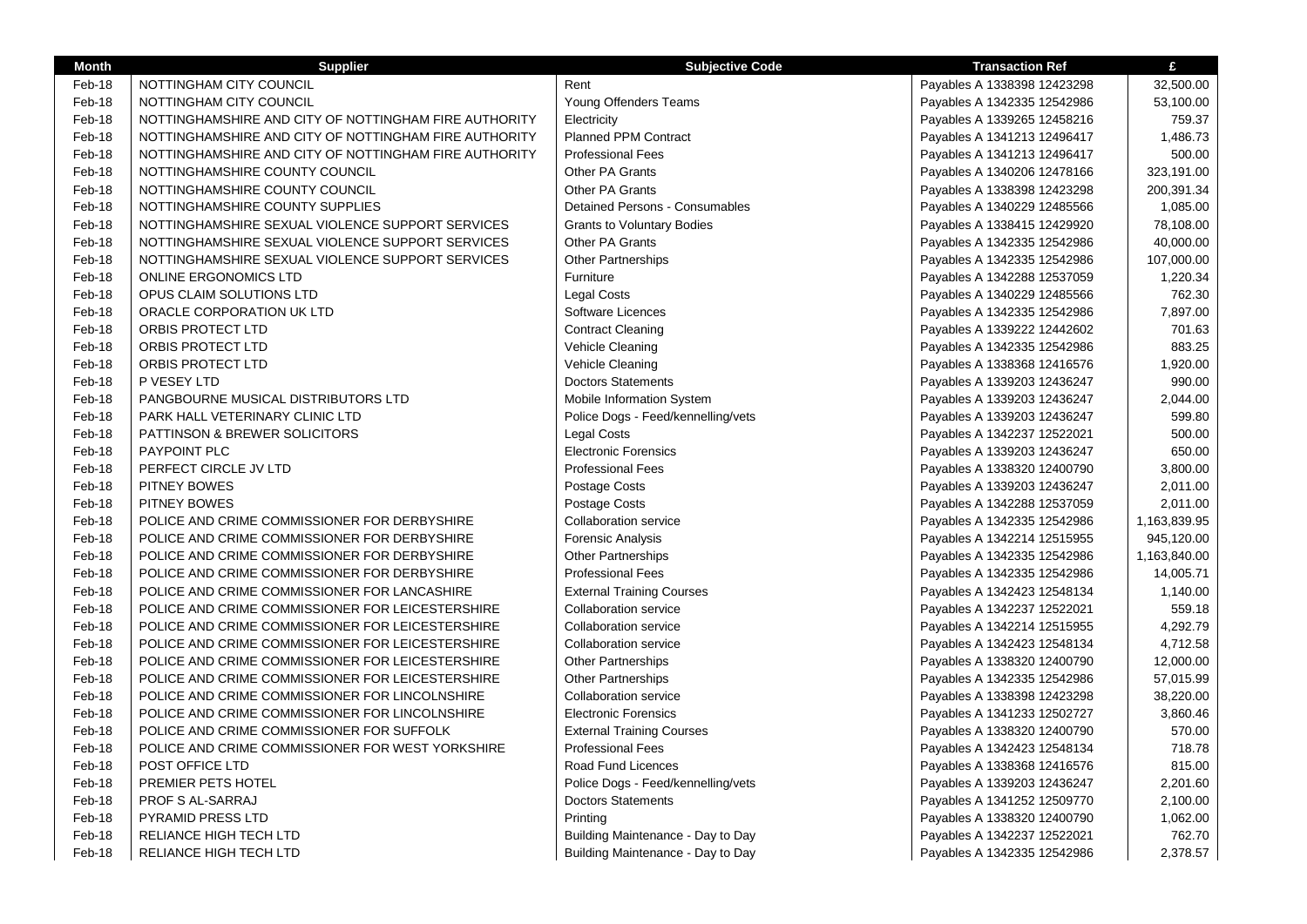| <b>Month</b> | <b>Supplier</b>                                 | <b>Subjective Code</b>            | <b>Transaction Ref</b>      | £         |
|--------------|-------------------------------------------------|-----------------------------------|-----------------------------|-----------|
| Feb-18       | RELIANCE HIGH TECH LTD                          | Building Maintenance - Day to Day | Payables A 1339288 12464478 | 1,084.90  |
| Feb-18       | RELIANCE HIGH TECH LTD                          | Building Maintenance - Day to Day | Payables A 1339222 12442602 | 794.70    |
| Feb-18       | RELIANCE HIGH TECH LTD                          | Reactive Maintenance              | Payables A 1342237 12522021 | 866.20    |
| Feb-18       | RELIANCE HIGH TECH LTD                          | Reactive Maintenance              | Payables A 1339222 12442602 | 745.10    |
| Feb-18       | RICHFORD MOTOR SERVICES LTD                     | <b>Vehicle Recovery Costs</b>     | Payables A 1340229 12485566 | 7,462.00  |
| Feb-18       | RICHFORD MOTOR SERVICES LTD                     | <b>Vehicle Recovery Costs</b>     | Payables A 1338296 12394828 | 880.00    |
| Feb-18       | <b>RIFLECRAFT LTD</b>                           | Firearms & Ammunition             | Payables A 1341233 12502727 | 1,016.67  |
| Feb-18       | RIMINI STREET INC                               | Software Licences                 | Payables A 1338296 12394828 | 5,367.18  |
| Feb-18       | ROYAL MAIL GROUP PLC                            | Postage Costs                     | Payables A 1342237 12522021 | 2,559.44  |
| Feb-18       | ROYAL MAIL GROUP PLC                            | Postage Costs                     | Payables A 1339288 12464478 | 7,564.09  |
| Feb-18       | ROYAL MAIL GROUP PLC                            | Postage Costs                     | Payables A 1341252 12509770 | 2,715.80  |
| Feb-18       | <b>SECOND ELEMENT LTD</b>                       | <b>Annual Servicing</b>           | Payables A 1341252 12509770 | 2,958.00  |
| Feb-18       | <b>SEPURA LTD</b>                               | Radio / Airwave - Equipment       | Payables A 1339203 12436247 | 10,120.00 |
| Feb-18       | <b>SEPURA LTD</b>                               | Radio / Airwave - Equipment       | Payables A 1340229 12485566 | 2,000.00  |
| Feb-18       | SEPURA LTD                                      | Radio / Airwave - Equipment       | Payables A 1342237 12522021 | 1,088.00  |
| Feb-18       | SHARPLINE DECORATORS LTD                        | Building Maintenance - Day to Day | Payables A 1338320 12400790 | 2,064.70  |
| Feb-18       | SHARPLINE DECORATORS LTD                        | <b>Planned Maintenance</b>        | Payables A 1341213 12496417 | 3,926.73  |
| Feb-18       | SHARPLINE DECORATORS LTD                        | <b>Planned Maintenance</b>        | Payables A 1342423 12548134 | 4,714.00  |
| Feb-18       | SHB HIRE LTD                                    | Hire of Transport - Operational   | Payables A 1342288 12537059 | 893.70    |
| Feb-18       | SHRED STATION LTD                               | <b>Waste Disposal</b>             | Payables A 1341233 12502727 | 787.70    |
| Feb-18       | SLATER ELECTRICAL SERVICES LTD                  | Building Maintenance - Day to Day | Payables A 1339222 12442602 | 807.20    |
| Feb-18       | SLATER ELECTRICAL SERVICES LTD                  | <b>Catering Equipment</b>         | Payables A 1342214 12515955 | 590.00    |
| Feb-18       | SLATER ELECTRICAL SERVICES LTD                  | <b>Other Operational Expenses</b> | Payables A 1342288 12537059 | 6,956.00  |
| Feb-18       | <b>SLATER ELECTRICAL SERVICES LTD</b>           | <b>Planned Maintenance</b>        | Payables A 1339222 12442602 | 3,328.00  |
| Feb-18       | <b>SLATER ELECTRICAL SERVICES LTD</b>           | <b>Planned Maintenance</b>        | Payables A 1338368 12416576 | 5,988.00  |
| Feb-18       | SLATER ELECTRICAL SERVICES LTD                  | Reactive Maintenance              | Payables A 1338398 12423298 | 1,535.94  |
| Feb-18       | SLATER ELECTRICAL SERVICES LTD                  | Reactive Maintenance              | Payables A 1342214 12515955 | 2,788.88  |
| Feb-18       | SLATER ELECTRICAL SERVICES LTD                  | Reactive Maintenance              | Payables A 1342335 12542986 | 2,904.26  |
| Feb-18       | SLATER ELECTRICAL SERVICES LTD                  | Reactive Maintenance              |                             | 1,611.60  |
| Feb-18       |                                                 | Reactive Maintenance              | Payables A 1338415 12429920 | 682.23    |
| Feb-18       | SLATER ELECTRICAL SERVICES LTD                  | Reactive Maintenance              | Payables A 1341213 12496417 | 1,314.00  |
| Feb-18       | <b>SLATER ELECTRICAL SERVICES LTD</b>           |                                   | Payables A 1341233 12502727 | 1,467.12  |
|              | <b>SLATER ELECTRICAL SERVICES LTD</b>           | Reactive Maintenance              | Payables A 1341252 12509770 |           |
| Feb-18       | SMARTDESK SYSTEMS LTD T/A TGS SERVICES (UK) LTD | Network Management                | Payables A 1342335 12542986 | 588.14    |
| Feb-18       | SOFTWARE BOX LTD                                | Software Licences                 | Payables A 1339288 12464478 | 5,629.32  |
| Feb-18       | SOLO SERVICE GROUP LTD                          | <b>Contract Cleaning</b>          | Payables A 1338296 12394828 | 44,881.00 |
| Feb-18       | SOLOS CONSULTANTS LTD                           | Agency / Temp Staff               | Payables A 1338296 12394828 | 2,065.06  |
| Feb-18       | SOLOS CONSULTANTS LTD                           | Agency / Temp Staff               | Payables A 1338415 12429920 | 833.17    |
| Feb-18       | SOLOS CONSULTANTS LTD                           | Agency / Temp Staff               | Payables A 1341213 12496417 | 3,124.87  |
| Feb-18       | SOLOS CONSULTANTS LTD                           | Agency / Temp Staff               | Payables A 1341233 12502727 | 834.00    |
| Feb-18       | SOUTHWELL TOWN COUNCIL                          | Rent                              | Payables A 1342335 12542986 | 900.00    |
| Feb-18       | SP SERVICES UK LTD                              | <b>Professional Fees</b>          | Payables A 1339288 12464478 | 532.94    |
| Feb-18       | <b>SPACEWISE</b>                                | <b>Other Operational Expenses</b> | Payables A 1340206 12478166 | 1,209.00  |
| Feb-18       | <b>SPARROW RECOVERY</b>                         | Vehicle Recovery Costs            | Payables A 1342335 12542986 | 1,520.00  |
| Feb-18       | <b>SPARROW RECOVERY</b>                         | <b>Vehicle Recovery Costs</b>     | Payables A 1339288 12464478 | 880.00    |
| Feb-18       | SPECIALIST COMPUTER CENTRES PLC                 | Hardware - purchase               | Payables A 1338398 12423298 | 1,332.70  |